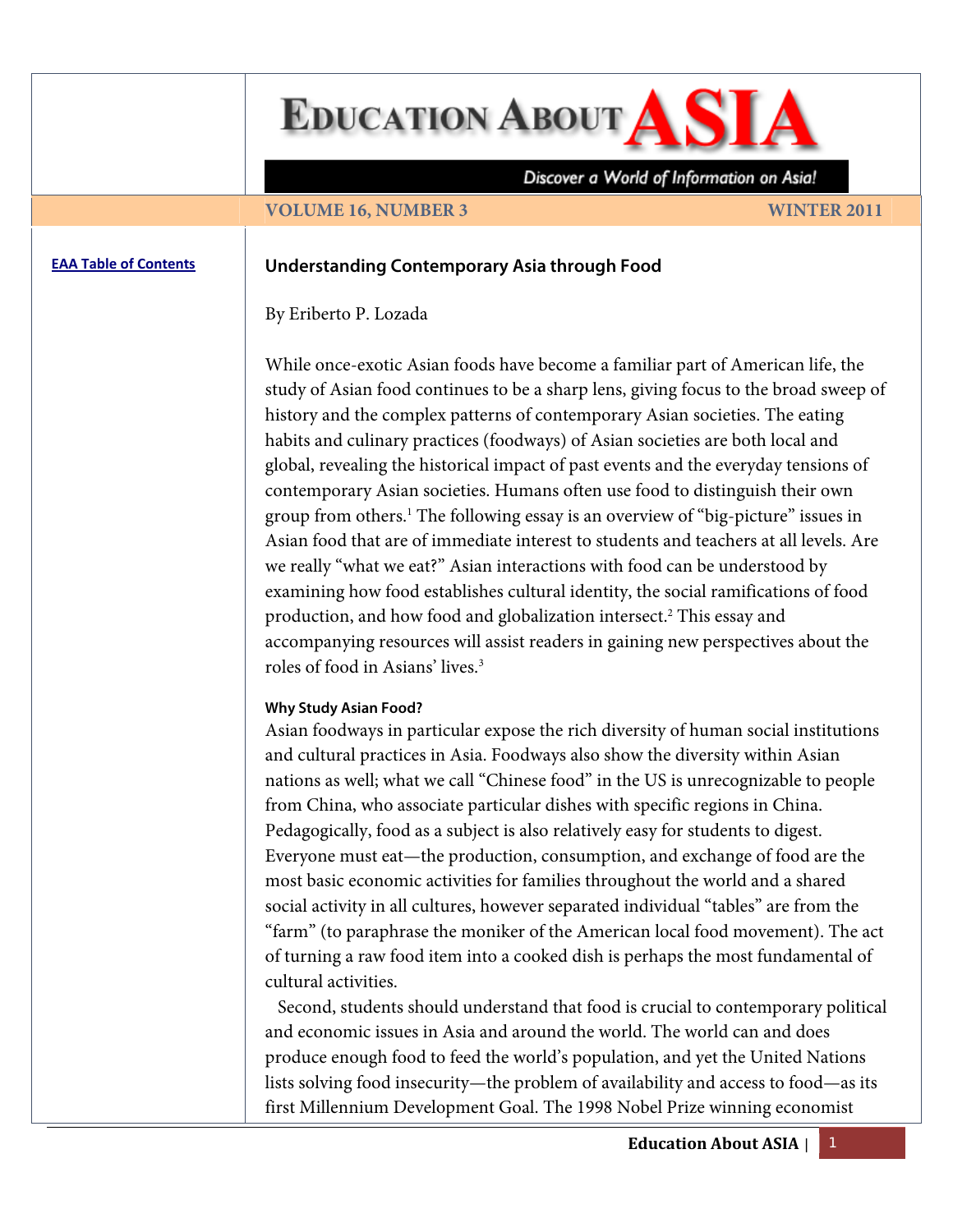Amartya Sen concluded that the primary cause of famine in Bangladesh was human, not natural. Humans have the technological ability to feed the world, but we do not have the social and political will to solve global hunger. The sustainability of food production and consumption is featured in contemporary debates because of concerns for the environment. This can be seen in political issues such as access to clean food and water, the use of agricultural inputs (including fertilizers and insecticides), and the ecological and health impact of introducing genetically modified organisms.

 Third, cuisine illustrates the central paradox of globalization in Asia. Globalization appears to homogenize cultural practices, as societies seem to be converging toward what sociologist Benjamin Barber refers to as the "numbing and neutering uniformities of industrial modernization and the colonizing culture of



McWorld."4 At the same time, however, globalization catalyzes the resurgence and power of local Asian cultures and traditions. Harvard anthropologist James Watson makes both these points eminently clear in his book *Golden Arches East*—which offers case studies of McDonald's in the different societies of East Asia. How can a tray of food from a "set meal" (the Chinese term for a McDonald's value meal) be considered a meal when there is no rice (a defining feature for a Chinese meal)? Part of the Chinese

**Figure 1. Golden Arches East by James Watson.** 

localization of McDonald's involved shifting its food from the category of snacks (as McDonald's food was initially categorized in China) to a meal. Even a cursory examination

of the spread of different particular national and regional cuisines (and the many cookbooks and cooking shows) demonstrates that the local also transforms the global. Consider the differences—to cite just an example—between Chinese-American cuisine and typical food consumed in China. Cuisine thus gives us a platform from which to see how people from very different social contexts and historical experiences are cooking up different solutions to the challenges of globalization.

## **Food as a Marker of Identity**

In various religious traditions, food draws a sharp border between different social groups, as seen in the kosher restrictions of the Jewish tradition, *halal* dietary restrictions in Islamic tradition, or the food purity rules in the Hindu tradition. In Christianity, the symbolic use of a shared meal of the body of Christ as the focal point for religious services underscores the importance of food as a marker of identity. In secular contexts, differentiated patterns of food consumption also separate the elite from the masses. Historically, these food patterns were codified through laws that denied commoners access to certain foods. In contemporary times, these differences in cuisine and behaviors relating to food are often culturally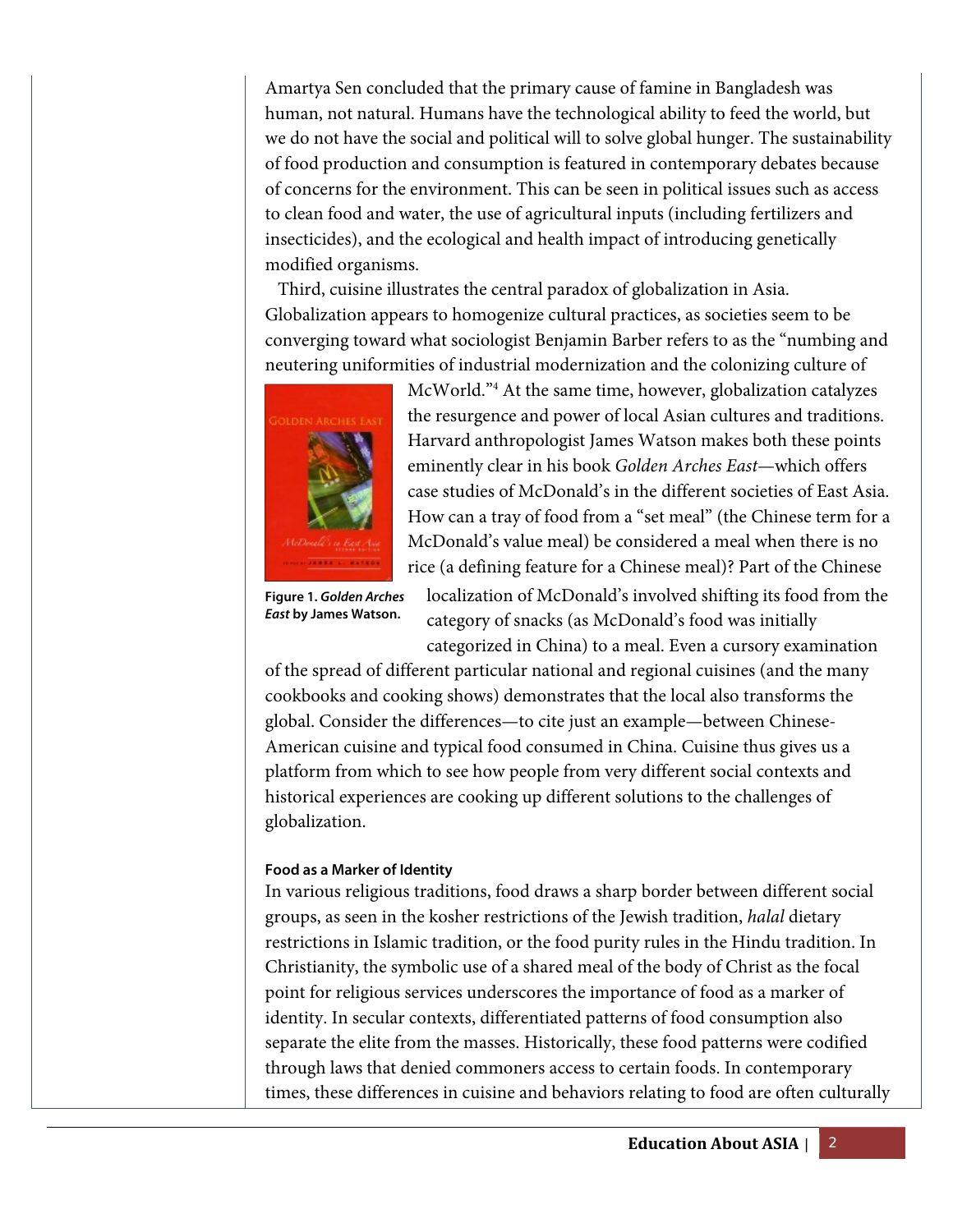enforced. This is why many career services offices at colleges and universities offer "etiquette classes" for students applying for their first jobs.

 One study that brings together both religious and secular uses of food as markers of identity is anthropologist Maris Gillette's *Between Mecca and Beijing*, which describes food consumption among urban Chinese Muslims. Adherence to halal practices differentiates Chinese Muslims from the predominant Han Chinese (the majority ethnic group in China). Like Jewish kosher rules, Islamic dietary restrictions prohibit the eating of pork, which is a major and highly desired source of meat for Han Chinese. Nevertheless, changing Chinese diets include "convenience foods" (such as instant noodles and other factory-prepared foods) that are eaten by both Chinese Muslims and Han Chinese as social demonstrations of affluence and modernity. As in the US, differences in food practices demonstrate that sometimes, social mobility can be complex.

 The use of food as a marker of identity is slightly different from that of cuisine—a style of preparing food—because of the particular process by which cuisine develops and spreads. Cuisine as a marker of identity involves the standardization of cultural practices through mass media such as cookbooks. What was once taught in multi-generational households, with mothers-in-law showing daughters-in-law how to combine spices ("a pinch of this, a handful of that"), is instead learned by newly married urban women through a formal recipe ("five grams of this, one kilogram of that"). As a result, an Indian national cuisine emerged from varied regional cuisines with the development of a new urban middle class. Upper class Indians become disconnected from the traditional kinship structures that passed on culinary knowledge; at the same time, middle class Indians became connected to wider networks of multi-ethnic urban professionals who consume a similar globalized popular culture. National cuisines continue to be further standardized as they spread beyond borders to satisfy the palates of global cosmopolitans.

 Food can also strengthen nationalist bonds within a particular society. Japanese schools and mothers instill dominant Japanese cultural values through the production and consumption of obentōs (lunch boxes). The socially required neatness and separation of different lunch foods and the enforcement by teachers of "clean-plate" requirements for schoolchildren reflect Japanese conceptions of social order and group cohesion. Violations of socially accepted rules become social issues as teachers correct students who do not eat properly (and women who fail to meet expectations of motherhood by failing to provide adequate obentōs).

### **Food Production**

Because food production has been a basic economic function of families, anthropologists have long studied how food production structures family and kinship patterns. Food studies from the latter half of the twentieth century include both an economic and an ecological approach that examines how food production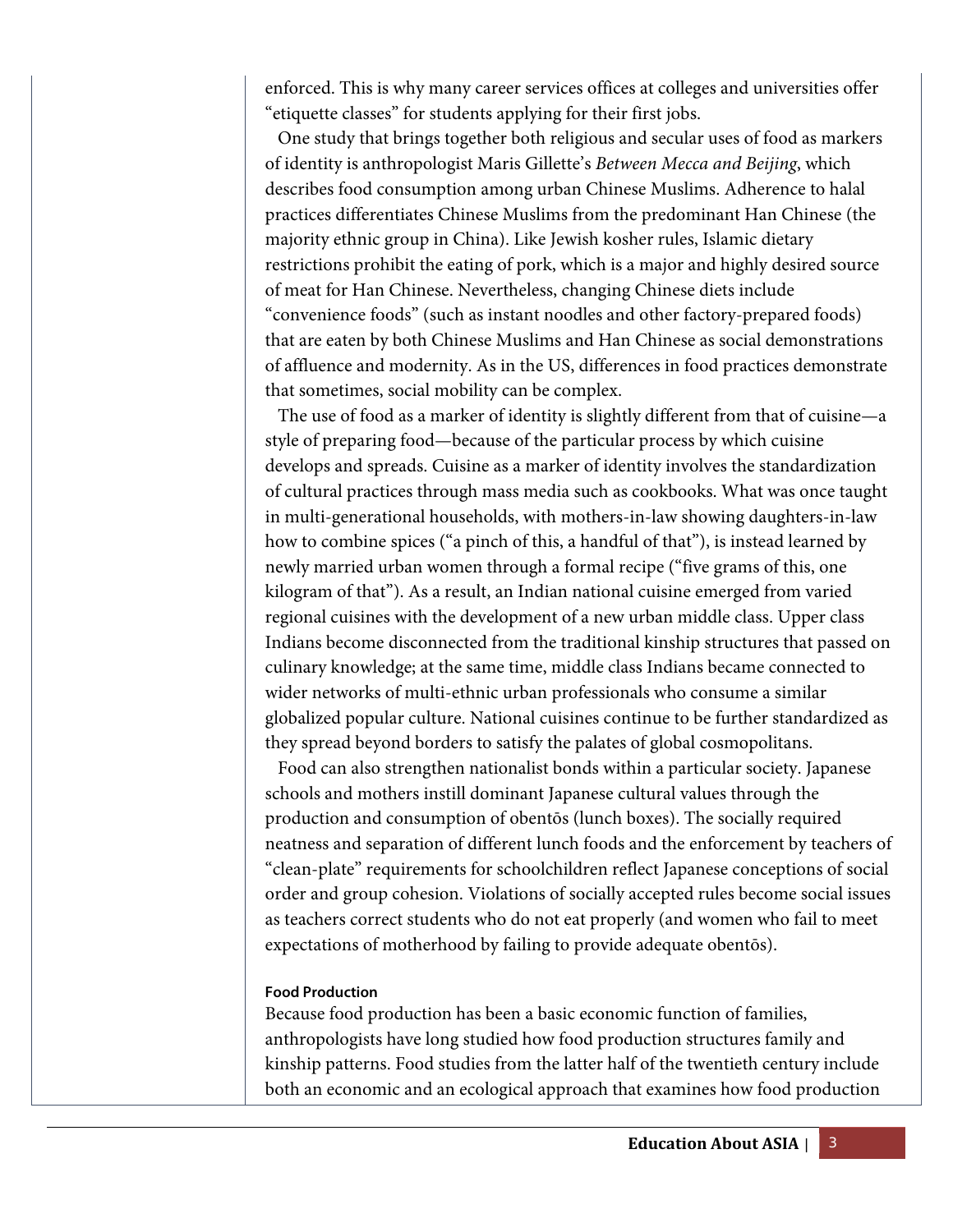is shaped by the natural environment. This approach, known as cultural ecology, has once again become relevant because of environmental concerns. One such classic study is anthropologist Clifford Geertz's *Agricultural Involution*, where Geertz looked at how characteristics of wet rice agriculture shaped the historical development of Indonesian society. Increased yields in wet rice agriculture can be achieved through the application of more labor, unlike other forms of agriculture that require capital expansion (i.e., more land). As a result, Geertz concluded that wet rice agriculture resulted in a more static Indonesian society, unlike other societies in environments that required the expansive accumulation of more capital and technological evolution for increased yield.

Contemporary studies of food emphasize the global interconnectedness of food systems. While many developed economies have shifted away from agriculture, food production continues to be an important livelihood for many people in the developing world. Like other economic sectors in this age of globalization, agricultural production has become consolidated into a smaller number of worldwide firms. This consolidation has been made economically feasible because of global agricultural commodity chains—the integrated system of food production that connects a farm in one locale to the consumer in another. While food is initially harvested in specific localities, global food chains such as the tuna trade (much of which emanates from Tokyo's Tsukiji fish market) now impact global production and consumption. Small producers, such as traditional American fishing communities, are often squeezed out as industry consolidates. Demand for global cuisine becomes part of daily life in this era of globalization. Sushi competes with hot dogs for hungry fans at American ballparks.

## **Globalization and Genetically-Modified Food**

People have been genetically modifying their food through breeding since they first domesticated wild foodstuffs. With the industrialization of agriculture and developments in science and technology, the direct manipulation of genetic material has now become a standard agricultural practice. The truth is that genetically modified foods, starting with the development of a tomato that could ripen without softening so as to survive the rigors of transportation, make a global commodity chain possible. This enables foods to be eaten when they are out of season, something now taken for granted in American society and, increasingly, in Asian societies. Genetically modified livestock are also being developed, but as of September 2011, have not been approved for the market. The first application for national approval for consumer consumption of a genetically modified animal, a salmon that can reach market size twice as fast as traditional fish, was submitted to the US Food and Drug Administration in the fall of 2010. This submission followed the establishment of international safety standards for genetically modified animals by the UN Food and Agriculture Organization in 2008.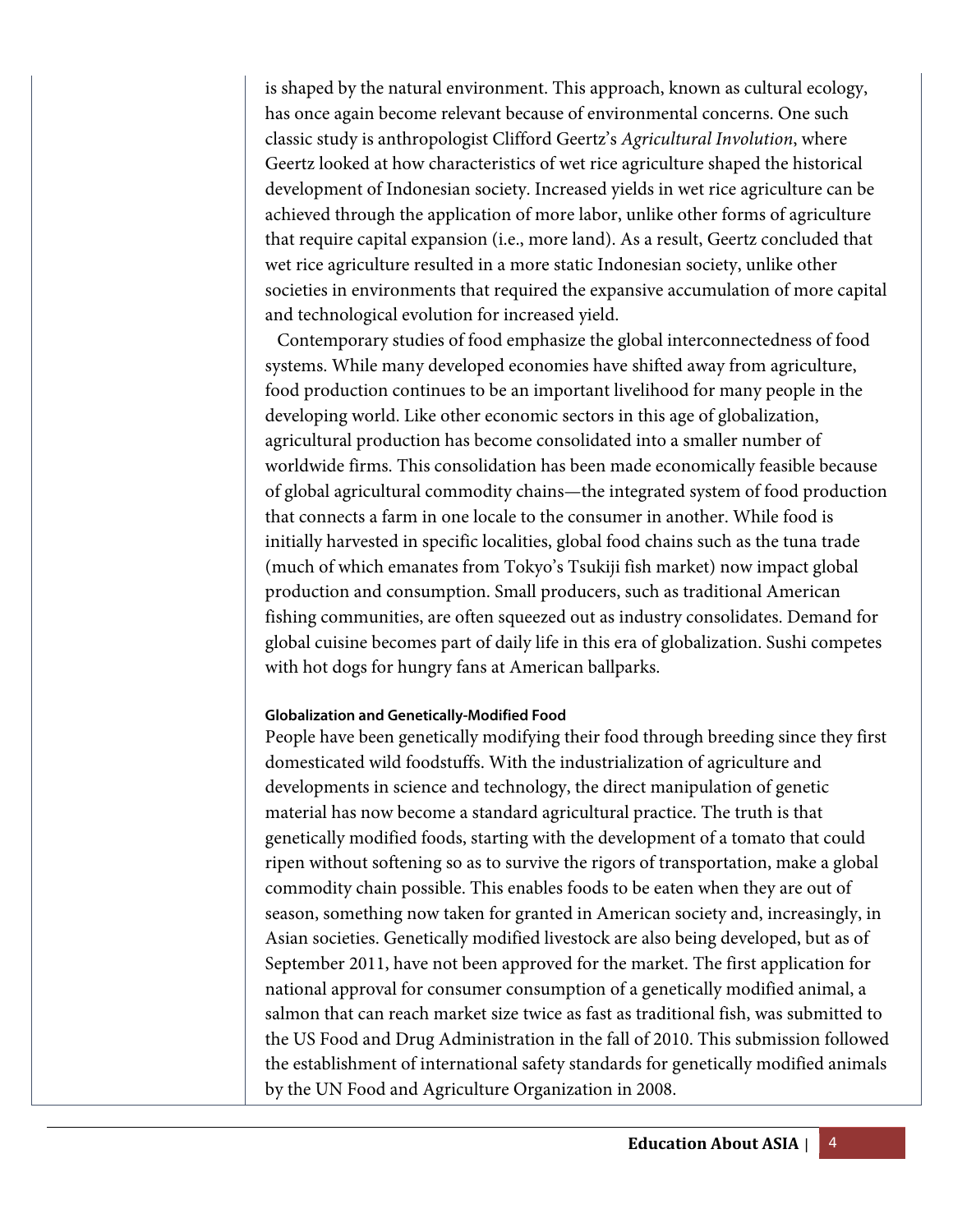Consumers throughout the world have been very wary of global food chains and genetically modified foods, resulting in the formation of organizations such as the Slow Food Movement. The Slow Food Movement emerged in 1986 in Italy as a farmer's movement to protest the opening of a McDonald's near the Spanish Steps in Rome. Today, it is a leading global non-governmental organization that promotes local agriculture and the preservation of local foodways centered around an ideology of "eco-gastronomy"—an emphasis on local, organic, and sustainable food. This combination of environmental concerns and gourmet food has made local food fashionable again in Asia and throughout the world. One such example of this is a Korean movement that rejects McDonald's hamburgers in favor of Korean rice. The Korean National Agricultural Cooperation Federation mobilized Korean consumers to eat local foods by using Buddhist ideas that emphasized a connection between the land that grows Korean rice and the Koreans who ate it.<sup>5</sup> While the nationalist position of Korean rice is clear, Korean *kimchi* (spicy fermented vegetables) is an ambiguous marker of Korean national identity. While kimchi is a traditional part of Korean cuisine, some Koreans also see it as an embarrassment because foreigners are bothered by its spiciness, its smell, and its messiness.

As globalization has matured in various cosmopolitan localities, Asian cuisines that were once exotic have become familiar; for example, in 2001, Britain's Foreign Secretary Robin Cook proclaimed *chicken tikka masala* , an Indian dish, a true British national dish. One reaction to this familiarization with Asian foods has been the development of fusion cuisine that blends elements of different national cuisines into something distinctive. Another reaction has been the renewed popularity of regional cuisines such as Cantonese *dim sum* in Hong Kong; it has also become popular among American "foodies" as part of an ongoing search for "the authentic" by an American cultural elite.



Figure 2. Chicken tikka masala. Source: http://bit.ly/ZPP42.

 In terms of food safety and environmental activism, recent trends in China highlight the complex issues behind high technology food production. Chinese farmers and consumers are ambivalent about the use of agricultural chemicals and its negative impacts on health. Increased productivity means higher profits for the farmer and lower food costs for the consumer. China's rapid economic growth in the last twenty-five years started with a tremendous increase in the productivity of Chinese agriculture in the countryside. However, as recent food safety incidents such as the 2008 tainted milk scandal demonstrate, Chinese consumers are concerned about the healthiness of industrialized food. This tension has resulted in mass protests over food, swift government prosecution of people found guilty of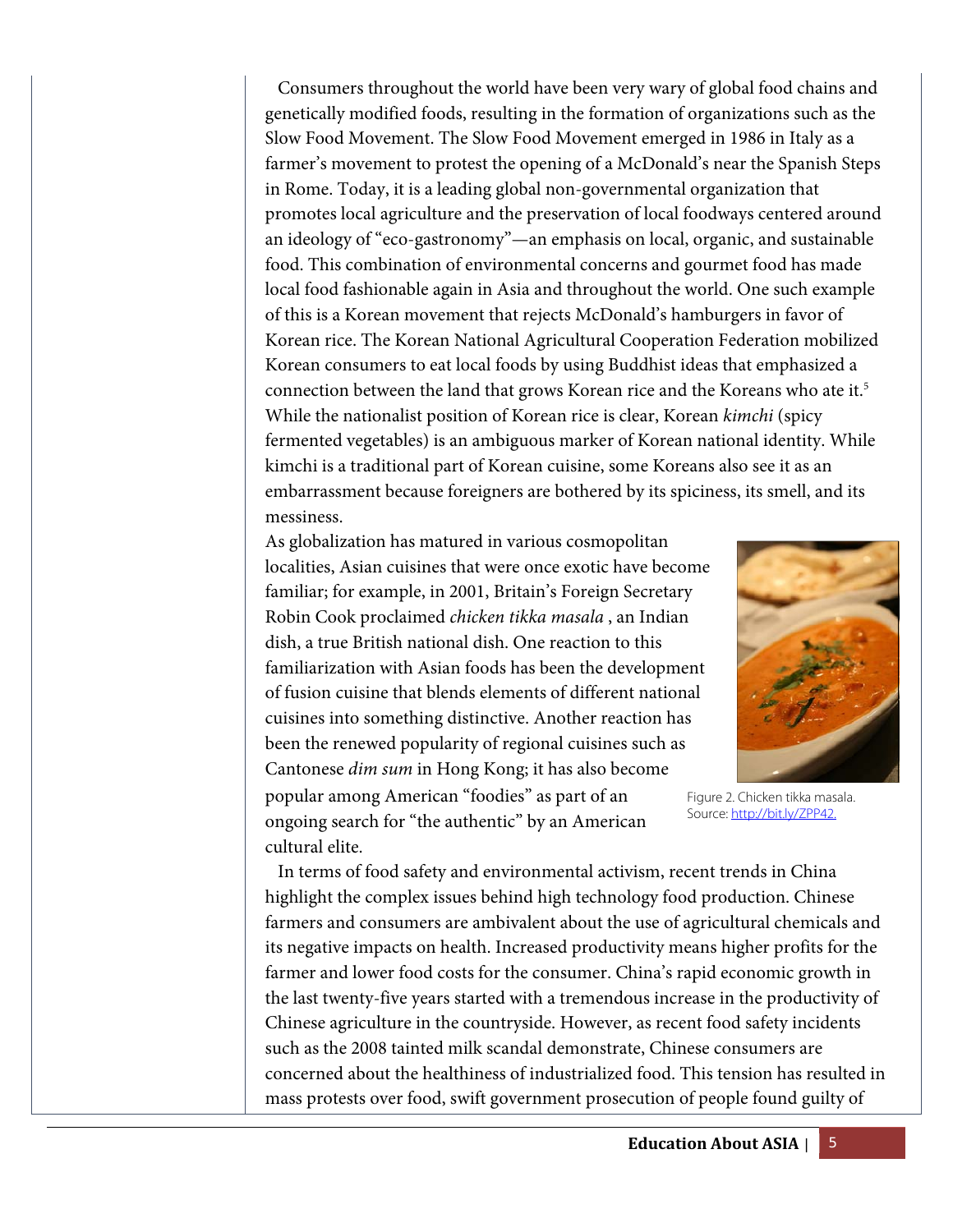food tampering, and the development of an organic food market in China. With rapid advancements in biotechnology, and its more widespread application in China and India in particular, high-tech food case studies will continue to illustrate the dramatic changes and social contestations taking place in Asia.

### **Asian Food, Globalization, and the Future**

While globalization has made national cuisines possible, it has also promoted its antithesis—industrially produced fast food stripped of its local flavor in favor of a uniform food product. It is not by accident that Barber chose the concept of "McWorld" to summarize his perspective on global consumer culture, nor was it merely fortuitous that the Slow Food Movement started with a protest at a McDonald's in Italy. Fusion cuisines are popular at the same time that authentic, regional cuisines are celebrated. In cosmopolitan Asia, there is a myriad array of choices in the realm of food, embodying the idea that choice is the hallmark of postmodern cultures. At the same time, there are many people throughout the world who have little choice but to go hungry. In a world of plenty, we are also food insecure—whether by not having access to adequate levels of food or because of health hazards due to food safety issues. However Asian cuisines develop in the future, they will be closely tied to the contradictory workings of globalization.

## Notes

1. For a good collection of general food studies, see Carole Counihan and Penny Van Esterik, eds., Food and Culture: A Reader (New York: Routledge, 2008); and James L. Watson and Melissa Caldwell, eds., The Cultural Politics of Eating (Malden: Blackwell Publishing, 2005). These readers provide an interdisciplinary set of foundational readings that span the wide variety of topics in the study of food.

2. Over the course of ten years, I have taught a food and culture class in a number of different formats: as a lecture course, upper-level seminar, and as a community-based learning class. See http://lozada.davidson.edu for past syllabi and other teaching material.

3. I have also tried to select articles instead of books or chapters within books that are of a more manageable scale for students at all levels; for example, James L. Watson, "China's Big Mac Attack," Foreign Affairs 79 no. 3 (2000): 123–134 brings out many of the same issues from his more detailed book Golden Arches East: McDonalds in East Asia (Stanford: Stanford University Press, 2004).

4. Benjamin Barber, Jihad vs. McWorld (New York: Random House, 1996), 9.

5. James L. Watson, ed., "McDonald's in Seoul: Food Choices, Identity, and Nationalism," Golden Arches East: McDonald's in East Asia (Stanford: Stanford University Press, 2006), 136– 160.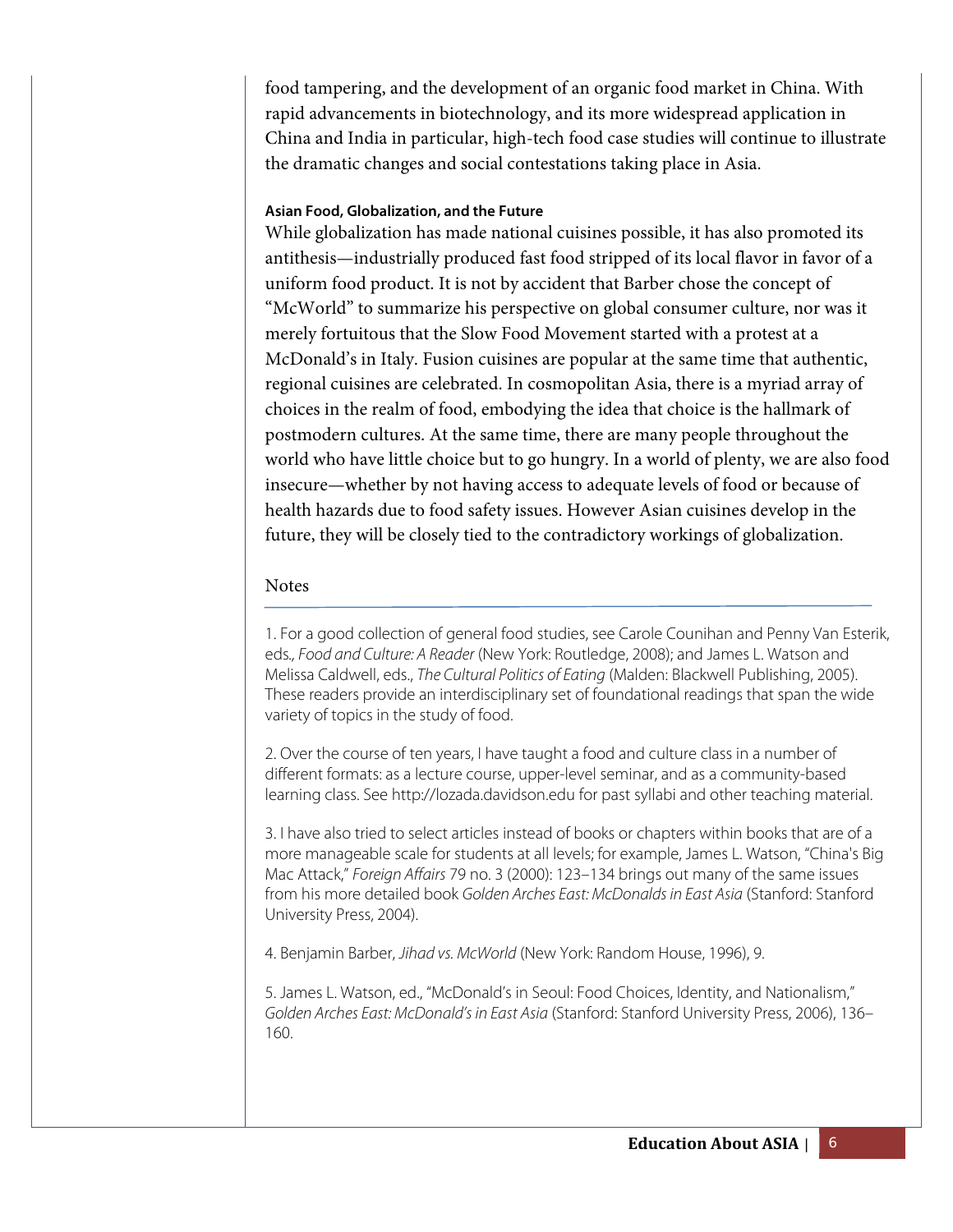| <b>Selected Bibliography</b> | Allison, Anne. "Japanese Mothers and Obentōs: The Lunch-Box as Ideological State<br>Apparatus." Anthropological Quarterly 64 no. 4 (1991): 195-208.<br>Appadurai, Arjun. "How to Make a National Cuisine: Cookbooks in Contemporary India."<br>Comparative Studies in Society and History 30 no. 1 (1988): 3-24. |  |
|------------------------------|------------------------------------------------------------------------------------------------------------------------------------------------------------------------------------------------------------------------------------------------------------------------------------------------------------------|--|
|                              | Barber, Benjamin. Jihad vs. McWorld. New York: Random House, 1996.                                                                                                                                                                                                                                               |  |
|                              | Bestor, Theodore C. "How Sushi Went Global." Foreign Policy 121 (2000): 54-63.                                                                                                                                                                                                                                   |  |
| University Press, 1987.      | Bourdieu, Pierre. Distinctions: A Social Critique of the Judgment of Taste. Cambridge: Harvard                                                                                                                                                                                                                   |  |
| Routledge, 2008.             | Counihan, Carole, and Penny Van Esterik, eds. Food and Culture: A Reader. New York:                                                                                                                                                                                                                              |  |
|                              | Geertz, Clifford. Agricultural Involution: The Process of Ecological Change in Indonesia. Berkeley:<br>University of California Press, 1969.                                                                                                                                                                     |  |
|                              | Gillette, Maris B. Between Mecca and Beijing: Modernization and Consumption among Urban<br>Chinese Muslims. Stanford: Stanford University Press, 2002.                                                                                                                                                           |  |
|                              | Han, Kyung-koo. "Some Foods are Good to Think: Kimchi and the Epitomization of National<br>Character." Korean Social Science Journal 27 no. 1 (2000): 221-225.                                                                                                                                                   |  |
|                              | Harris, Marvin. Good to Eat: Riddles of Food and Culture. Long Grove, IL: Waveland, 1998.                                                                                                                                                                                                                        |  |
|                              | Klein, Jakob A. "Creating Ethical Food Consumers? Promoting Organic Foods in Urban<br>Southwest Asia." Social Anthropology 17 no. 1 (2009): 74-89.                                                                                                                                                               |  |
|                              | Lora-Wainwright, Anna. "Of Farming Chemicals and Cancer Deaths: The Politics of Health in<br>Contemporary China." Social Anthropology 17 no.1 (2009): 56-73.                                                                                                                                                     |  |
|                              | Lozada, Eriberto P. "Globalized Childhood?" Feeding China's Little Emperors: Food, Children,<br>and Social Change. Jun Jing, 114-134. Stanford: Stanford University Press, 2000.                                                                                                                                 |  |
| Council 108 (1943): 20-32.   | Mead, Margaret. "The Problem of Changing Food Habits." Bulletin of the National Research                                                                                                                                                                                                                         |  |
| Penguin, 1986.               | Mintz, Sidney W. Sweetness and Power: The Place of Sugar in Modern History. New York:                                                                                                                                                                                                                            |  |
| 9 no. 3 (2004): 4-9.         | Ohnuki-Tierney, Emiko. "Rice as Self: Japanese Identities through Time." Education About Asia                                                                                                                                                                                                                    |  |
| (1991): 324-336.             | Sen, Amartya. "Public Reaction to Remedy Hunger." Interdisciplinary Science Reviews 16 no. 4                                                                                                                                                                                                                     |  |
|                              | Tam, Siumi M. "Lost and Found? Reconstructing Hong Kong Identity in the Idiosyncrasy and<br>Syncretism of Yumcha." Changing Chinese Foodways in Asia. David Y.H. Wu and Tan Chee-<br>Beng, eds. Hong Kong: Chinese University of Hong Kong, 2001, 49-70.                                                         |  |
|                              | Watson, James L. "China's Big Mac Attack." Foreign Affairs 79 no. 3 (2000): 123-134.                                                                                                                                                                                                                             |  |
| 2004.                        | Golden Arches East: McDonalds in East Asia. Stanford: Stanford University Press,                                                                                                                                                                                                                                 |  |
| Publishing, 2005.            | Watson, James L., and Melissa Caldwell, eds. The Cultural Politics of Eating. Malden: Blackwell                                                                                                                                                                                                                  |  |
|                              | Wu, David Y. H., and Sidney Cheung, eds. The Globalization of Chinese Food. Honolulu:<br>University of Hawai'i Press, 2002.                                                                                                                                                                                      |  |